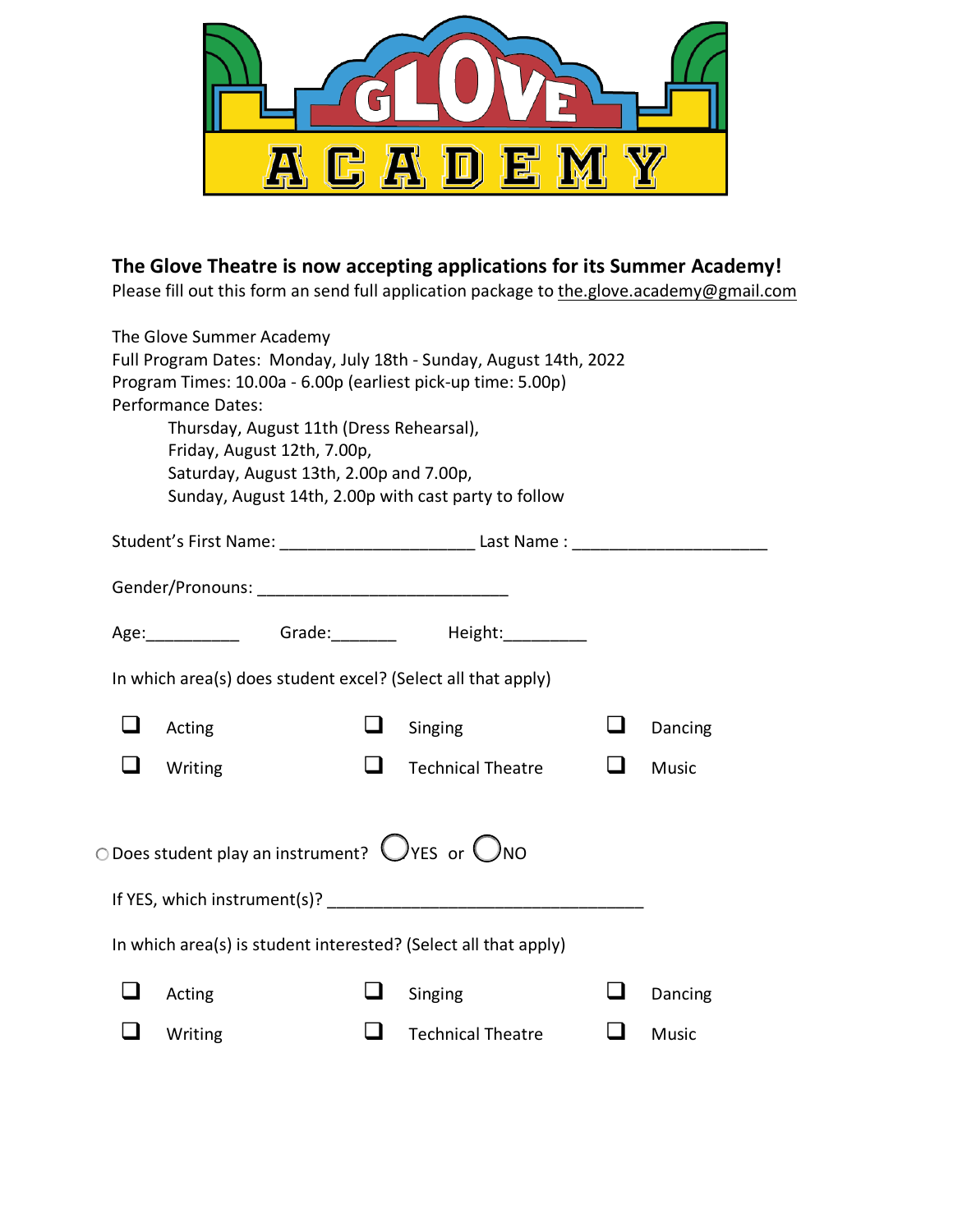| Why does student wish to attend The Glove's Academy?                                                                                                                                                                         |  |
|------------------------------------------------------------------------------------------------------------------------------------------------------------------------------------------------------------------------------|--|
| What is student hoping to learn/refine?                                                                                                                                                                                      |  |
| What is something student wants us to know about them?                                                                                                                                                                       |  |
| $\circ$ Does student have any dietary restrictions or allergies? (Sanchern C Thomas                                                                                                                                          |  |
| $\circ$ Will student need to take any <u>medications</u> during program? ( $\bigcirc$ YES or ( $\bigcirc$ NO<br>If YES, please list medications and times to be taken.                                                       |  |
| <u> 1980 - Johann Barbara, martxa alemaniar argumento de la contrada de la contrada de la contrada de la contrad</u><br>Parent/Guardian First Name:______________________________Last Name:_________________________________ |  |
|                                                                                                                                                                                                                              |  |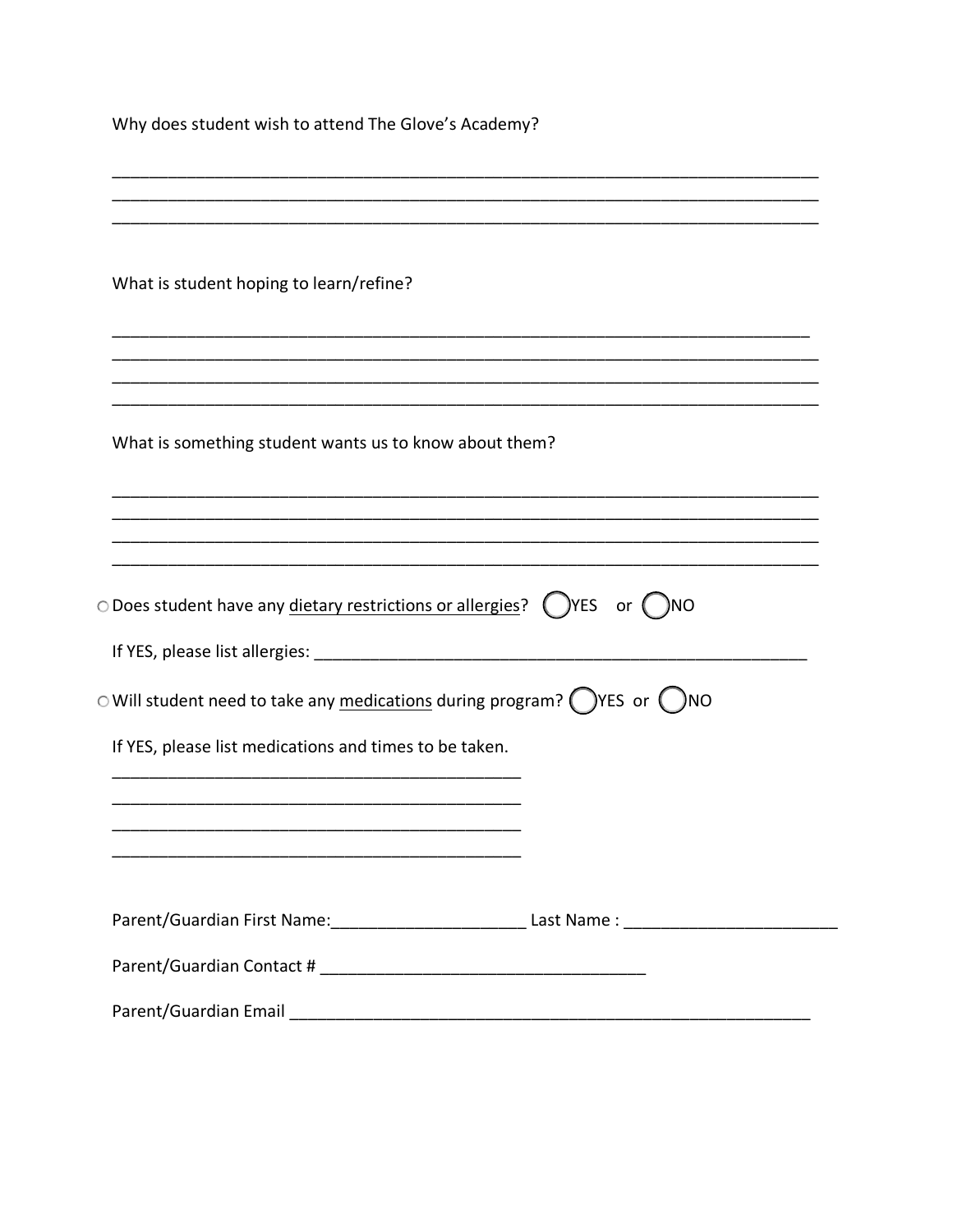## **Please list student's experience here, or attach resume** with this form to

[the.glove.academy@gmail.com](mailto:the.glove.academy@gmail.com)**:**

| <b>YEAR</b> | <b>SHOW TITLE</b>       | <b>ROLE</b>    | <b>VENUE</b>      | <b>DIRECTOR</b>      |
|-------------|-------------------------|----------------|-------------------|----------------------|
| EX: 2021    | <b>Kampfire Stories</b> | Counselor Carl | The Glove Theatre | Michael<br>Maricondi |
|             |                         |                |                   |                      |
|             |                         |                |                   |                      |
|             |                         |                |                   |                      |
|             |                         |                |                   |                      |
|             |                         |                |                   |                      |
|             |                         |                |                   |                      |
|             |                         |                |                   |                      |
|             |                         |                |                   |                      |
|             |                         |                |                   |                      |

## $\circ$  Is the student currently taking classes?  $\bigcirc$  YES or  $\bigcirc$  NO

## If YES, please list classes here:

| <b>DISCIPLINE</b> | <b>STYLE</b> | <b>TEACHER</b>           | <b>DATES</b> |
|-------------------|--------------|--------------------------|--------------|
| EX: Singing       | Pop/Rock     | <b>Michael Maricondi</b> | 2019-current |
|                   |              |                          |              |
|                   |              |                          |              |
|                   |              |                          |              |
|                   |              |                          |              |
|                   |              |                          |              |
|                   |              |                          |              |
|                   |              |                          |              |
|                   |              |                          |              |